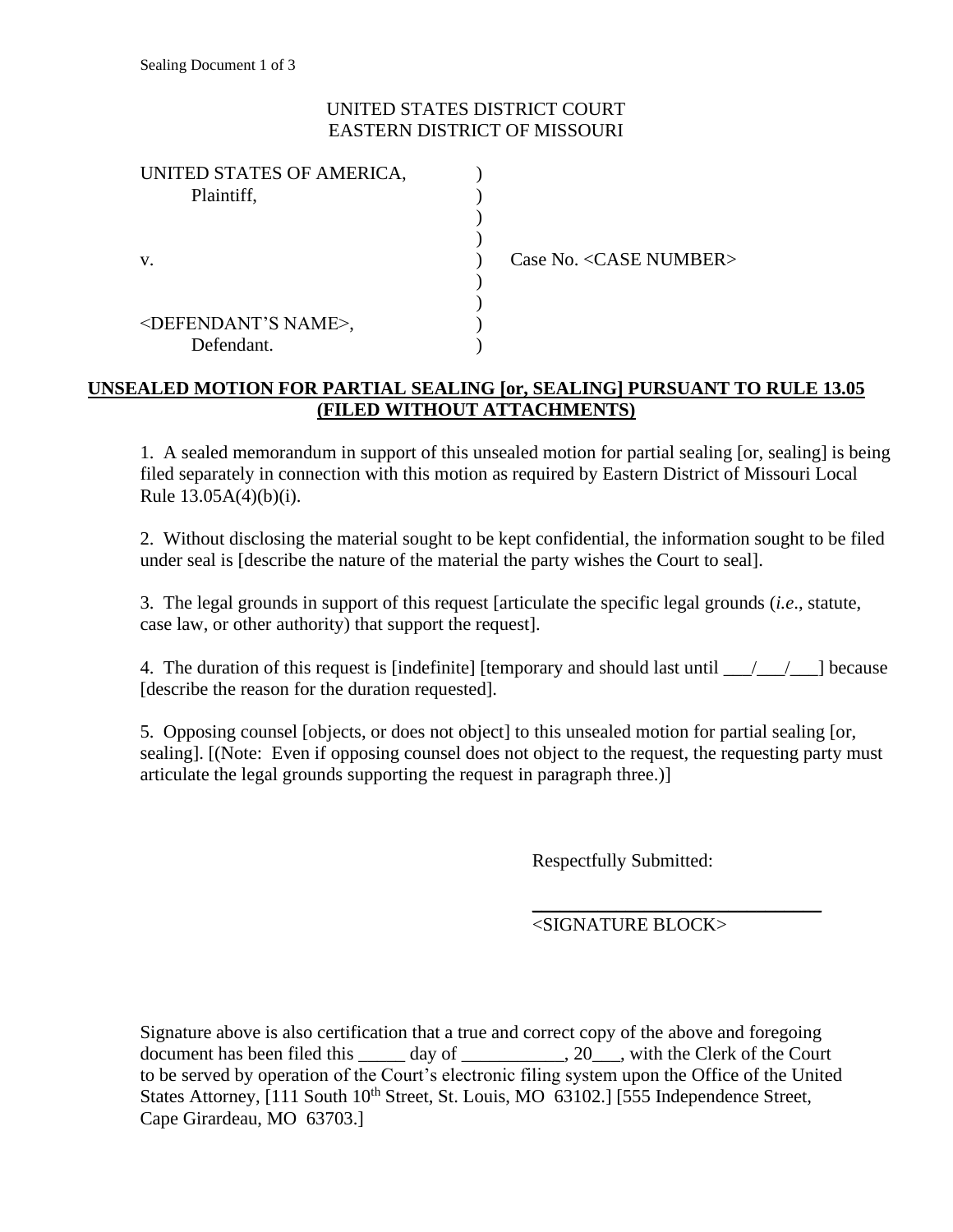## UNITED STATES DISTRICT COURT EASTERN DISTRICT OF MISSOURI

| UNITED STATES OF AMERICA,            |  |
|--------------------------------------|--|
| Plaintiff,                           |  |
|                                      |  |
|                                      |  |
| V.                                   |  |
|                                      |  |
|                                      |  |
| <defendant's name="">,</defendant's> |  |
| Defendant.                           |  |

Case No. <CASE NUMBER>

# **SEALED MEMORANDUM IN SUPPORT OF UNSEALED MOTION FOR PARTIAL SEALING [or, SEALING]**

1. The undersigned filed an unsealed motion for partial sealing [or, sealing] separate from this Memorandum, as required by Eastern District of Missouri Local Rule 13.05A(4)(a). (Doc. #\_\_\_.)

2. The information that needs to be [redacted, or sealed] is [describe the substance of the material the party would like the Court to (redact, or seal) **and** the factual reasons that support the request to redact or seal].

3. The legal justification for partial sealing [or, sealing] is [articulate the specific legal grounds (*i.e*., statute, case law, or other authority) that support the sealing request]. [A sworn statement/ affidavit/or other document, marked as Exhibit #\_\_\_, is attached to further support the request.]

4. [Redacting the information or material identified **will** protect the confidential nature of the material the party seeks to seal.] [The need for sealing the information or material identified **cannot** be met by redacting, because (state the specific reasons why redacting targeted portions of the item will not protect the confidential material that has been identified).] (Note: Memoranda should be drafted in a manner to limit redactions as sealing in the entirety should be rare.)

5. The information sought to be sealed [was produced by a non-party<sup>1</sup> and the non-party *does not* object to the sealing] [was produced by a non-party and the non-party *does* object to the sealing] [was not produced by a non-party].

6. Notice of sealing [has been given to the non-party] [has not been given to the non-party] [is inapplicable because the information was not obtained from a non-party].

7. [Redacting is feasible] and [a redacted copy is attached as Exhibit #\_\_\_] [.] [will be filed within 3 business days] [.] [Redacting is not feasible in the permitted timeframe because (provide specific reasons why it can't be completed in time)].

<sup>&</sup>lt;sup>1</sup> A producing non-party is a person or organization that is not a named party in the case but is the source of material a party seeks to file under seal.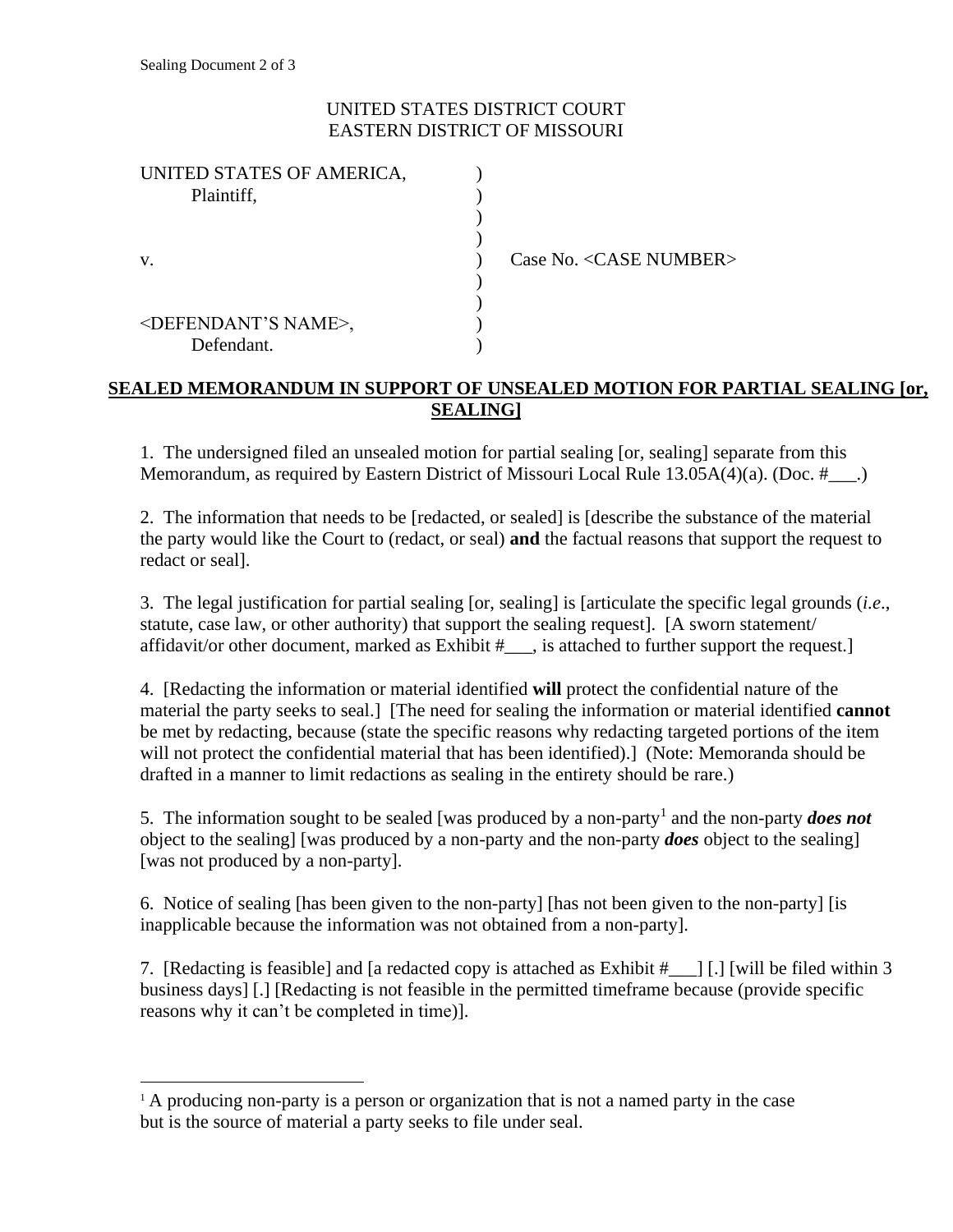8. A complete and unredacted copy of the proposed sealed document is attached, as Exhibit #\_\_\_, to this sealed memorandum as required by Eastern District of Missouri Local Rule 13.05A(4)(b)(ii).

Respectfully Submitted:

*\_\_\_\_\_\_\_\_\_\_\_\_\_\_\_\_\_\_\_\_\_\_\_\_\_\_\_\_\_\_\_* <SIGNATURE BLOCK>

Signature above is also certification that a true and correct copy of the above and foregoing document has been filed this  $\_\_\_\_$  day of  $\_\_\_\_\_$ , 20 $\_\_\_\$ , with the Clerk of the Court to be served by operation of the Court's electronic filing system upon the Office of the United States Attorney, [111 South 10<sup>th</sup> Street, St. Louis, MO 63102.] [555 Independence Street, Cape Girardeau, MO 63703.]